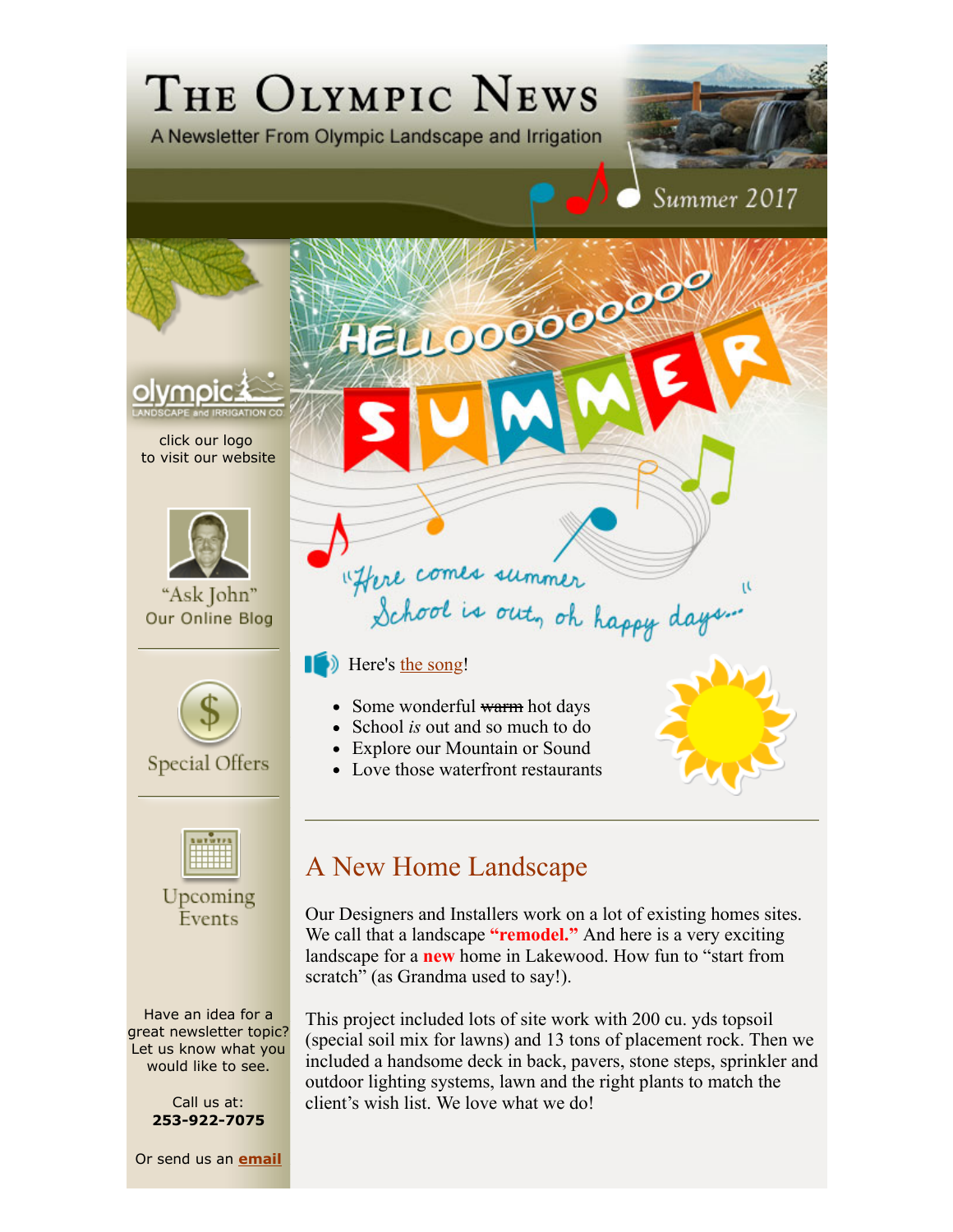

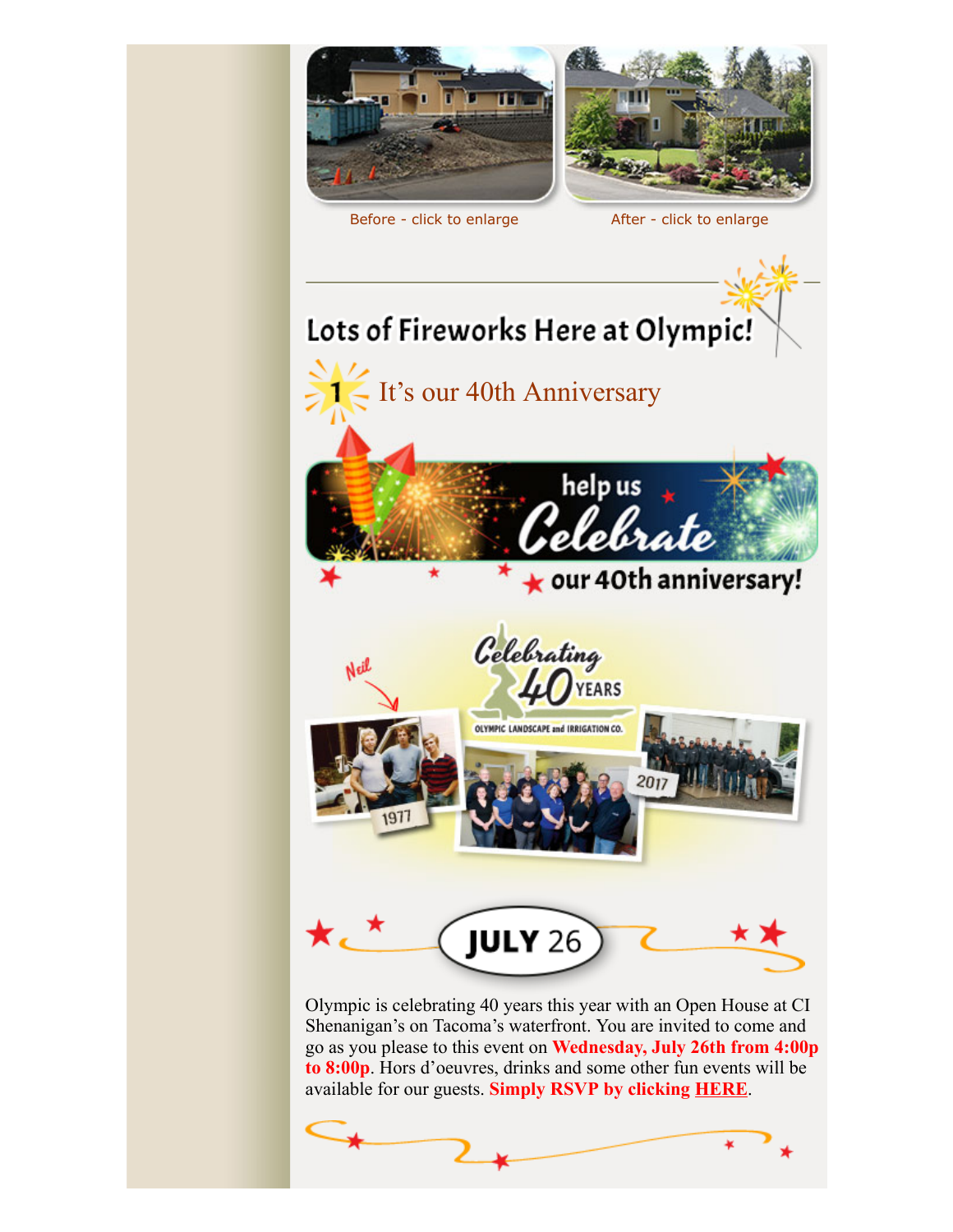



**We're supporting ASTRA's 2017, dinner-theater production of:**

"The King & I"



Performances for *'The King and I***'** will run from July 21 to August 5, 2017 at All Saints Parish in Puyallup.

**We have tickets for two Dinner & Theater performances – Fri. July 28th and Sat. July 29th.** If you win and would like to change these tickets to a different performance you can do so by contacting **ASTRA**.



Simply click **HERE** to enter our drawing for one of 2-pairs of tickets we will be giving away. This drawing will happen on Friday, July 14th at 12:00 noon. Winners will be notified by email.





We are giving away two entry fees, to one winner, and sponsoring a hole for the *Summer Swing* Golf Tournament at Canterwood Golf & Country Club in Gig Harbor. Your 2-some will be paired with another in this 4-person scramble format.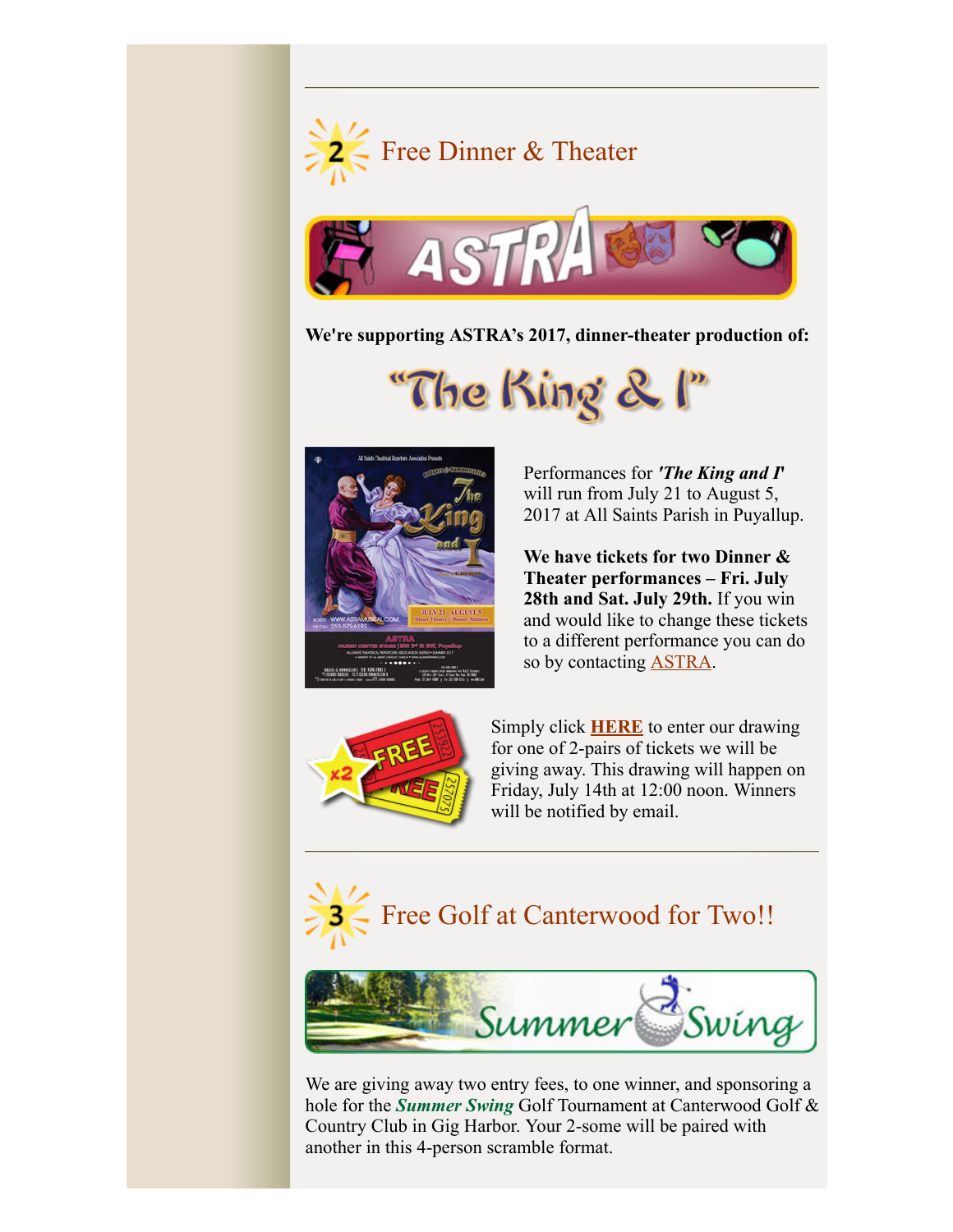This is the Gig Harbor Chamber of Commerce's 30th Annual Tournament and will be held on **Friday, July 28th – 1:00 shotgun start.** 



## **The winnings include:**

- Two entry fees to the golf tournament
- Lunch
- Keg Beer
- Carts
- Putting Contest
- Prime rib dinner and reception
- And special prizes at our hole



## **FREE Entry Fee for a 2-some !**



Win our drawing and your 2-some will be paired with another in this 4-person scramble format.

> Simply click **HERE** to enter our drawing to this tournament. This drawing will happen on Monday, July17th at 12:00 noon. A Winner will be notified by email.

## Enjoy Your Summer

There is so much to do in the Great Northwest, get out and have some fun... and we hope you'll take part in some of our activities.



**Enjoy Your Summer!**

Neil Hedman

Neil Hedman Owner, Olympic Landscape